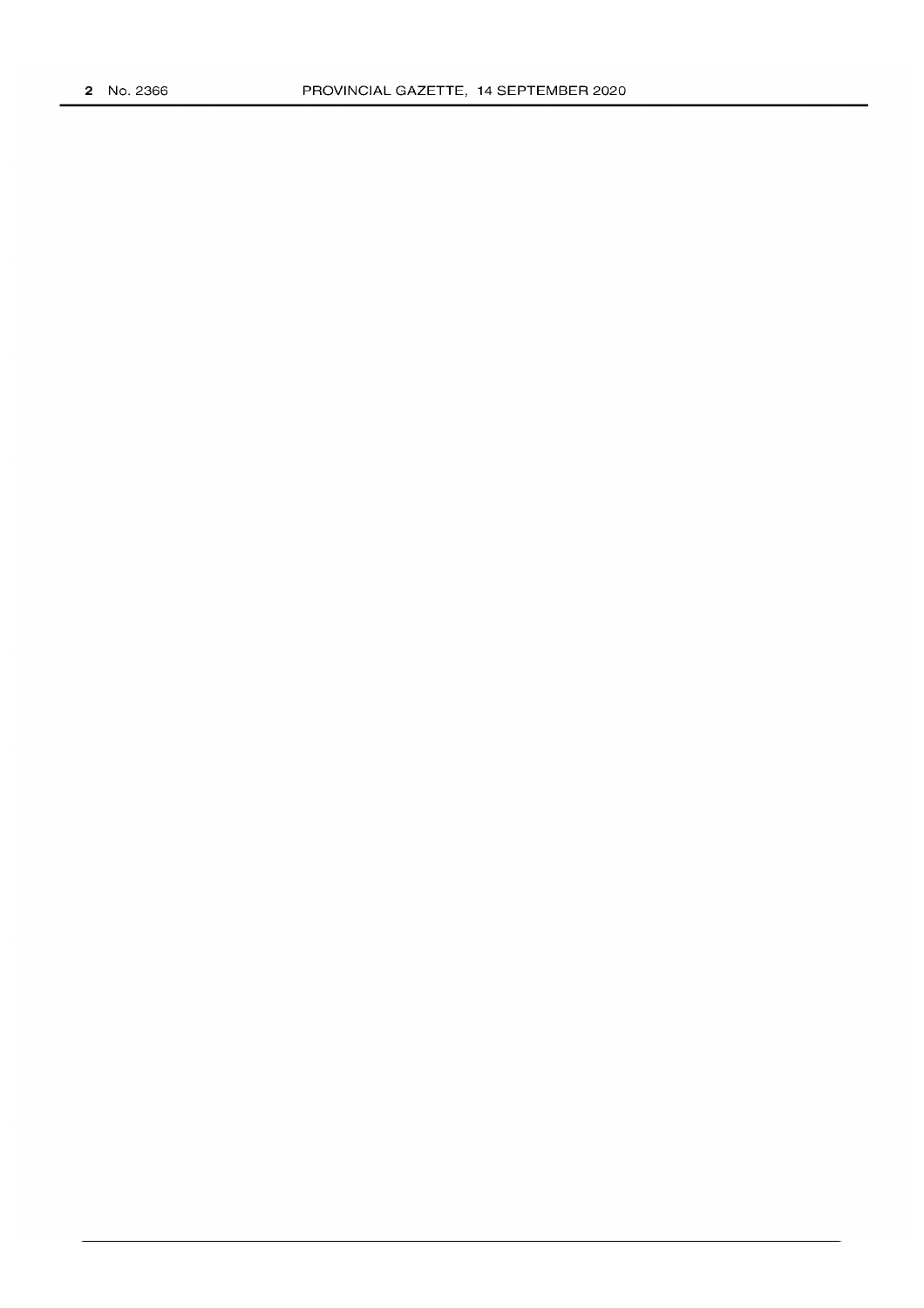# **CONTENTS**

|          |                                                                                                                                                                                                            | Gazette<br>No. | Page<br>No. |
|----------|------------------------------------------------------------------------------------------------------------------------------------------------------------------------------------------------------------|----------------|-------------|
|          | <b>GENERAL NOTICES • ALGEMENE KENNISGEWINGS</b>                                                                                                                                                            |                |             |
| 92       | Northern Cape Planning and Development Act 1998 (Act 7 of 1998): Erf 29257; Erf 25105 and Erf 30299 &<br>Frf 30058                                                                                         | 2366           | 14          |
|          | <b>MUNICIPAL NOTICES • MUNISIPALE KENNISGEWINGS</b>                                                                                                                                                        |                |             |
| 26<br>26 | Local Government MPRA, 2004 (6/2004): Hantam Municipality: Tariffs for 2020/2021 financial vear<br>Munisipale Eiendomsbelasting Wet (6/2004): Hantam Munisipaliteit: Tariewe vir 2020/2021 finansiële jaar | 2366<br>2366   | 15<br>16    |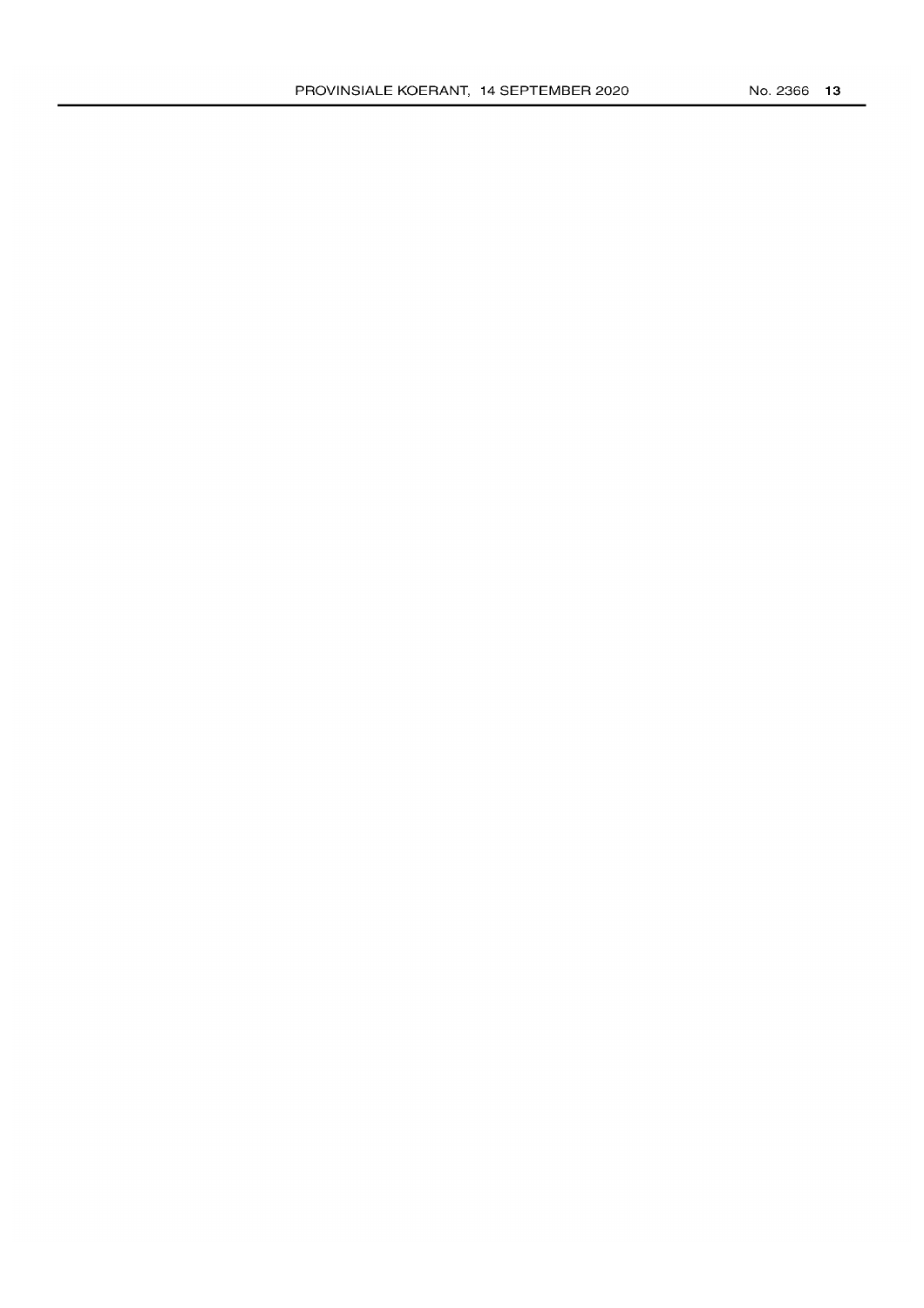# **GENERAL NOTICES • ALGEMENE KENNISGEWINGS**

### **NOTICE 92 OF 2020**

#### **SOL PLAATJE LOCAL MUNICIPALITY**

#### **CLOSURE OF ERF 29257 PUBLIC PLACE KIMBERLEY; GREENPOINT; GENERAL PLAN SG NO F19/1995 CLOSURE OF ERF 25105 PUBLIC PLACE KIMBERLEY; GREENPOINT; GENERAL PLAN SG NO F4117/1993 CLOSURE OF ERF 30299 & ERF 30058 PUBLIC PLACE KIMBERLEY; GREENPOINT; GENERAL PLAN SG NO F4082/1995**

Consent is hereby given in conjunction with Section 49(1) of the Northern Cape Planning and Development Act 1998 (Act 7 of 1998) and is not in contravention with the provisions of Sections 4(2)(b )(i) and 9 of the Sol Plaatje Land Use Management By-Laws 2015 read together with the Spatial Planning and Land Use Management Act (Act no. 16 of 2016) and Section 37(2) of the Land Survey Act 8/1997 for the amendment of the following:

- General Plan S.G. No. F19/1995 (Sheet 2) **Erf** 29257;
- General Plan S.G. No. F4117/1993 (Sheet 3) **Erf** 25105;
- General Plan S.G. No. F4082/1995 (Sheet 2 & 5) **Erf** 30299 & **Erf** 30058;

Diamond Park, Greenpoint, Kimberley to be **closed** as and ordinary erven without conditions.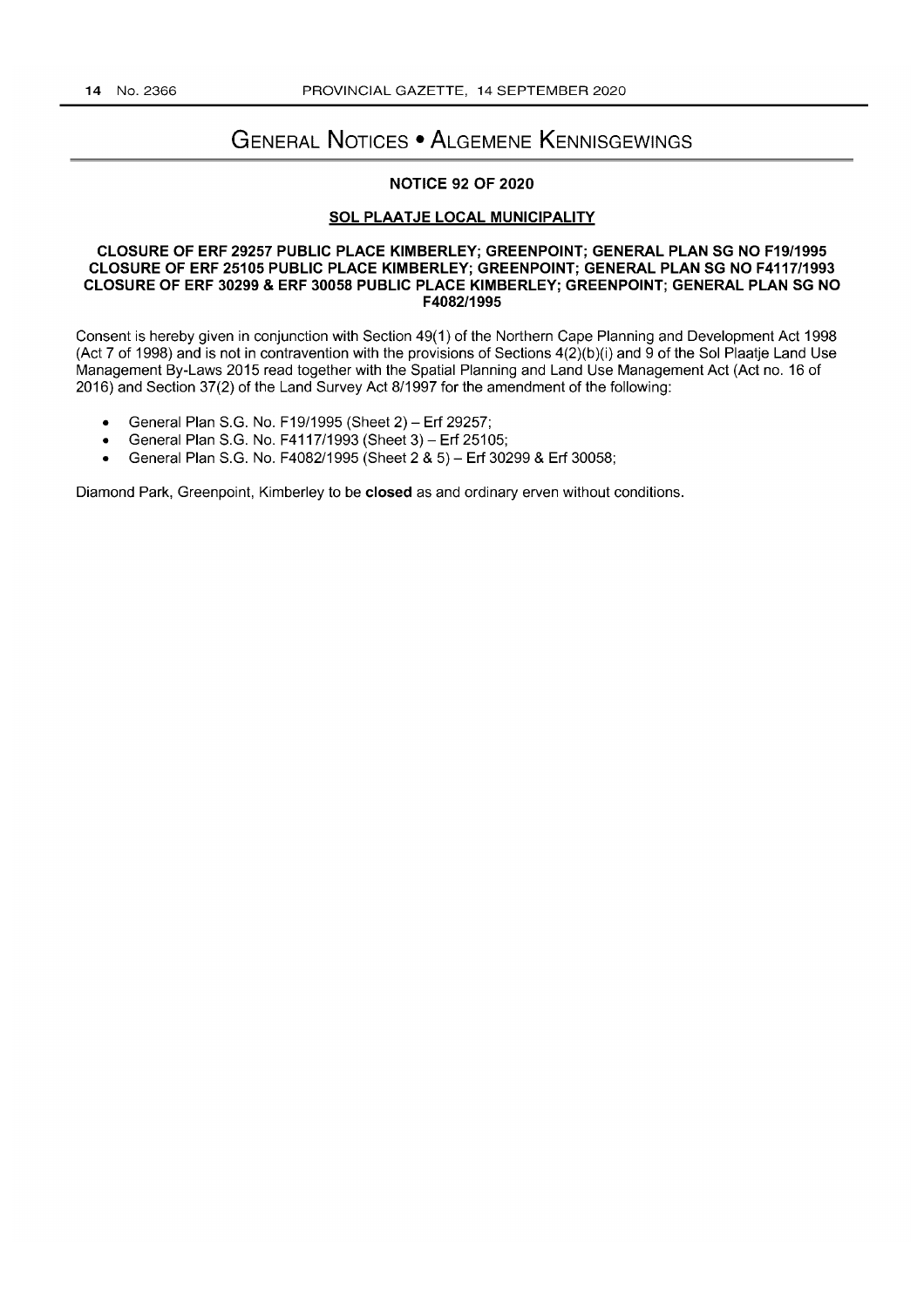# MUNICIPAL NOTICES • MUNISIPALE KENNISGEWINGS

# **MUNICIPAL NOTICE 26 OF 2020**

# **HANTAM MUNICIPALITY**

# **NOTICE**

# **TARIFFS FOR 2020/2021 FINANCIAL YEAR**

Notice is hereby given in terms of section 14(2) of the Local Government MPRA 2004 (Act 6 of 2004), that the tariffs for the 2020/2021 financial year to be implemented as from 1 July 2020 has been approved by the Municipal Council of the Hantam Municipality at a Council Meeting that was held on 28 May 2020.

| Fees, charges and tariffs                                                 | <b>Tariff/% Increase</b> |
|---------------------------------------------------------------------------|--------------------------|
| General Rates: Residential Properties (Tariff per R1 of valuation)        | R0.01543625220           |
| General Rates: Business Properties (Tariff per R1 of valuation)           | R0.01566837740           |
| General Rates: Agriculture Properties (Tariff per R1 of valuation)        | R0.00105251467           |
| General Rates: Vacant Properties (Tariff per R1 of valuation)             | R0.01543625220           |
| General Rates: Industrial Properties (Tariff per R1 of valuation)         | R0.01566837740           |
| General Rates: Protected Properties (Tariff per R1 of valuation)          | R0.00000000000           |
| General Rates: Multi Purpose Properties (Tariff per R1 of valuation)      | R0.01566837740           |
| General Rates: Government Properties (Tariff per R1 of valuation)         | R0.01543625220           |
| General Rates: Public Benefit Organizations Properties (Tariff per R1 of  | R0.00000000000           |
| valuation)                                                                |                          |
| General Rates: Places of Worship Properties (Tariff per R1 of             | R0.00000000000           |
| valuation)                                                                |                          |
| General Rates: Public Service Infrastructure Properties (Tariff per R1 of | R0.00000000000           |
| valuation)                                                                |                          |

# **J.I. SWARTZ MUNICIPAL MANAGER**

Hoop Street Private Bag X14 Calvinia 8190